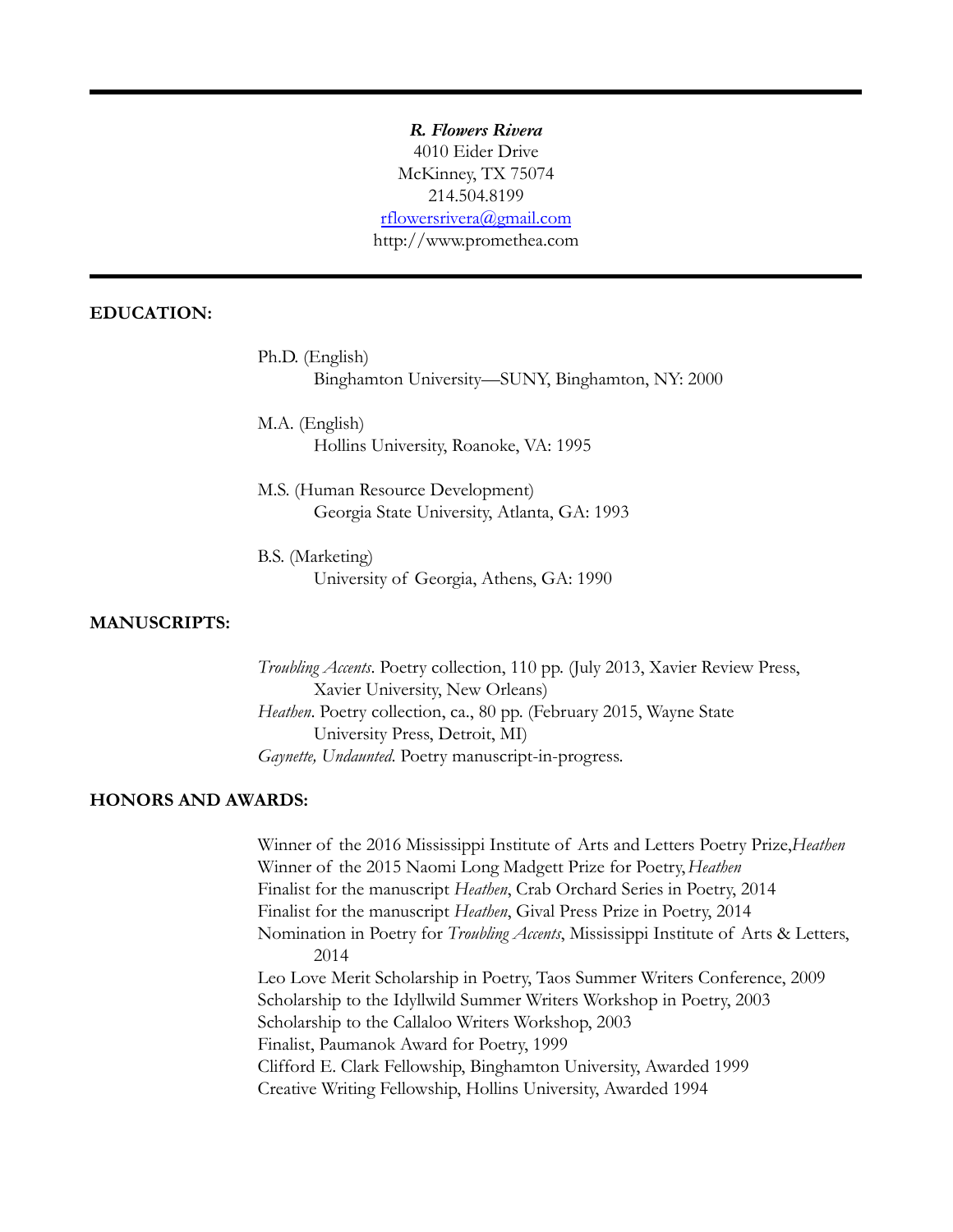## **TEACHING EXPERIENCE:**

- *Associate Professor of English*. Collin College—Preston Ridge Campus, Frisco TX. August 2017-December 2018. Composition and Rhetoric I, Composition and Rhetoric II.
- *Guest Lecturer.* University of Texas at Dallas. Richardson,TX. 2016-2017. Creative Writing and Poetry Workshop
- *Associate Professor of English*. Collin College—Spring Creek, Plano, TX. August 2012-December 2012. Creative Writing, Composition and Rhetoric I, Composition and Rhetoric II.
- *Lecturer in Literature and Composition.* Center for American Education— Singapore. June 2011-May 2012. Modern Short Story, Modern Novel Composition and Rhetoric I, and Composition and Rhetoric II
- *Professor of English.*Collin College—Spring Creek Campus. Fall 2008-May 2011. Composition and Rhetoric I, Composition and Rhetoric II, and Creative Writing Poetry. (Associate Faculty at Central Park campus— Spring 2008.)
- *Instructor of English*. Lausanne Collegiate School. Fall 2006-Spring 2007. Advanced Placement Language and Composition, Literature of the Americas—Honors. (Spouse transferred with Alcatel-Lucent)
- *Instructor of English*. Houston High School. Fall 2004-Spring 2006. English Composition II, World Literature Honors and Standard. Certified by the Tennessee Department of Education. "Highly Qualified" status.
- *Instructor of English*. Christian Brothers University—Evening Program. Fall 2003-Spring 2004. Courses taught: Form and Theory in Literature I and II (fiction, poetry, and drama), Composition and Rhetoric I, and Composition and Rhetoric II: The Research Paper.
- *Assistant Professor of English*. University of theDistrict of Columbia. Fall 2001-Spring 2003. Courses taught: African American Literature (surveys, seminars, and special topics), Slave Narratives, Writing Poetry, Writing Fiction, Contemporary Southern Novelists, Modern Short Stories, Literature and Advanced Writing I & II, and Composition I & II.

*Assistant Professor of English*. Northern Virginia Community College—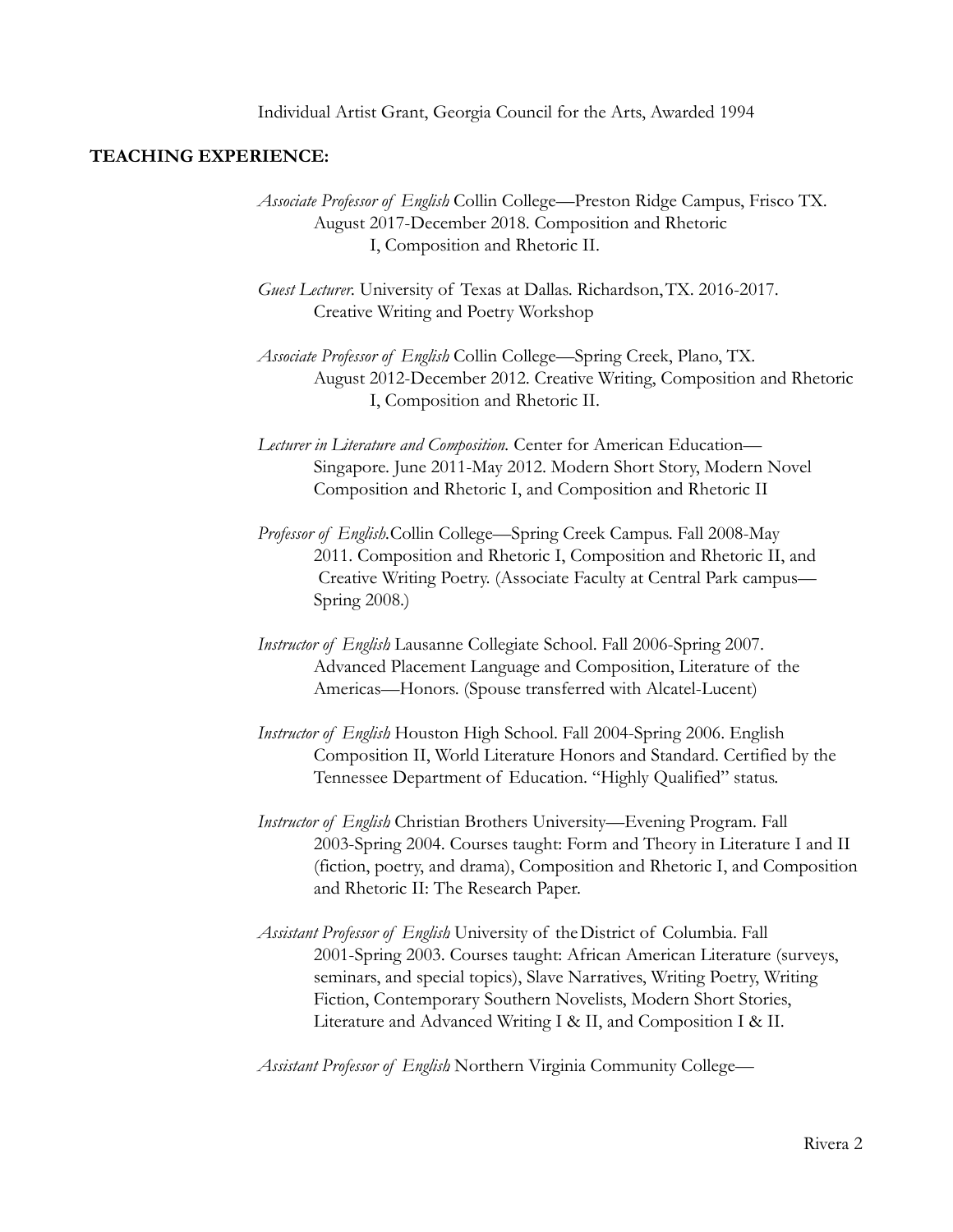Alexandria. Fall 2000-Spring 2001. Courses taught: Composition I, Composition II, Survey of African American Literature I, Survey of African American Literature II, Intro to Creative Writing I—Poetry.

*Lecturer*. Binghamton University. Summer 1999-Fall 1999. African American Poetry: The Black Aesthetic. English 282. African American Literature: 1920-Present. English 282.

#### **READINGS AND WORKSHOPS:**

- Featured Reading, Ohr-O'Keefe Art Museum: "Troubling Accents." Biloxi, MS (5 July 2014).
- Featured Reader, *Last Writes of Spring Literary ArtsFestival*, "Troubling Accents." Vitruvian Park in Addison, TX (22 June 2014).
- Featured Reading, *Texas Association of Event*, "Troubling Accents." Malvern Books in Austin, TX (21 June 2014).
- Featured Reader, *Collin College's National Poetry Month Celebration*, "Off the Page and On-Campus: "Troubling Accents." Frisco, TX (9 April 2014).
- Taught workshop titled "Poetry of Place: Memory and Imagination." The Writer's Garrett: Dallas, TX (29 March 2014).
- Featured Reader, *Southern Methodist University's Literary Festival* in association with The Writer's Garret: "Troubling Accents." Dallas, TX (25 March 2014).
- Featured Reading, University of Indianapolis as part of the*Kellogg Writers Series*: "Troubling Accents." Indianapolis, IN (6 March 2014).
- Taught workshop titled "Rhetoric in Poetry." University of Indianapolis, Indianapolis, IN (6 March 2014).
- Featured Reading, Seattle University: "Troubling Accents." Co-sponsored by the Patricia Wismer Center for Gender, Justice, and Diversity and the Center for the Study of Justice in Society. Seattle, WA (28 February 2014).
- Featured Reading, Alcatel-Lucent Black History Month Celebration: "Troubling Accents." Plano, TX (27 February 2014).
- Workshop titled "Poetry of Place: Memory and Imagination." Jefferson State Community College: Birmingham, AL (25 February 2014).

Featured Reading, Jefferson State Community College as part of the*Red*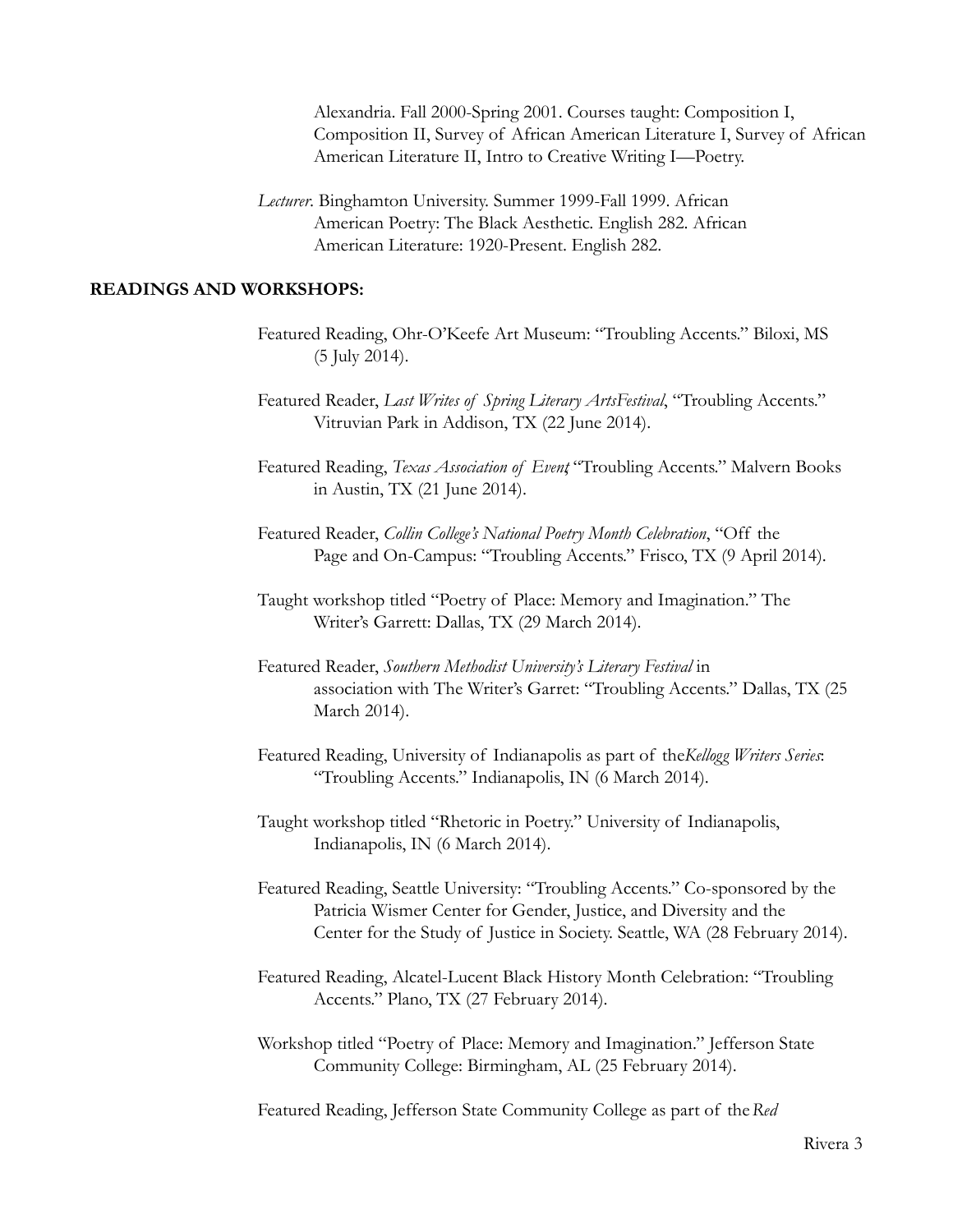*Mountain Reading Series*: "Troubling Accents." Birmingham, AL (24 February 2014).

- Featured Reading, Texas A&M Commerce: "Troubling Accents." Commerce, TX (20 February 2014).
- Featured Reading, Texas Christian University as part of the*Live Oak Reading Series*: "Troubling Accents." Fort Worth, TX (12 February 2014).
- Reading, Georgia Perimeter College: "Troubling Accents." Decatur, GA (21 November 2013).
- Reading, Georgia Perimeter College: "Troubling Accents." Alpharetta, GA (20 November 2013).
- Featured Reading, Berry College: "Troubling Accents." Mount Berry, GA (20 November 2013).
- Reading, Clark Atlanta University: "Troubling Accents." Atlanta, GA (19 November 2013).
- Reading, University of West Georgia: "Troubling Accents." Carrollton, GA (18 November 2013).
- Reading, University of Texas: "Troubling Accents." Dallas, TX (30 October 2013).
- Featured Reading, Dillard University: "Troubling Accents." New Orleans, LA (26 September 2013).
- Featured Reading, Xavier University: "Troubling Accents." New Orleans, LA (23 September 2013).
- Featured Reading, African American History Month, Collin College—Spring Creek Campus: "Troubling Accents." Plano, TX (2011).
- Featured Reading, Taos Summer Writers Conference: "Heathen." Taos, NM (2009).
- Reader, "Forces: 20th Anniversary Reading and Book Signing." Collin College, Plano, TX (2009).
- George Moses Horton Society. Reflecting Back, Looking Forward in African American Poetry: "Mythologies of Race—A Poetry Reading." University of North Carolina, Chapel Hill, NC (5 April 2002).